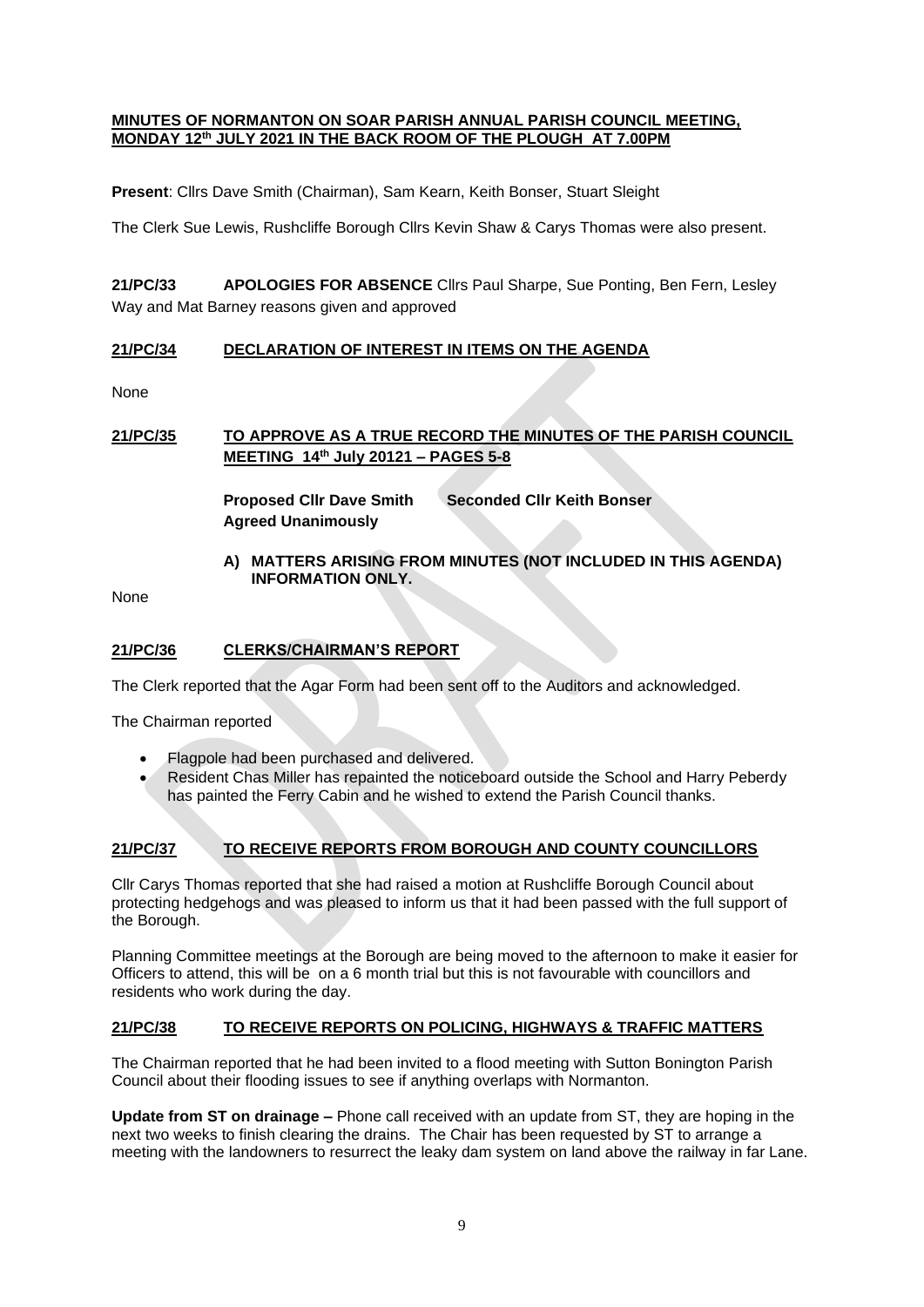# **21/PC/39 TO DISCUSS FINAL DRAFT ARTWORK FOR NEW VILLAGE GATEWAY SIGN**

The Chair referred to the final draft of the artwork previously circulated, and all were happy to accept.

### **21/PC/40 TO RECEIVE REPORTS AND UPDATES ON:**

**PLAYING FIELDS –** Cllr Stuart Sleight has reviewed the Playground Inspection Report and requested that a new single tower vamelglass floor and 2 post caps be ordered from Wicksteed Leisure.

Weed spraying has been carried out.

#### **VILLAGE NEWS ITEMS –** Nothing to report

**SOAR LANE ACCESS** – Initially there were couple of issues in the beginning but none since – agreed no further action to be

**FERRY & FERRY SIGN –** Over the last couple of weeks another £190 was banked. The Ferry Sign has been ordered but may take up to 8 weeks for delivery. A Pest Control Company have been out to the field to sort the problem of rats.

#### **UPDATE FROM ENVIRONMENT GROUP –** Nothing to report

**BETTER BROADBAND SCHEME –** Information has been received that the Scheme has been withdrawn as the post code is no longer eligible voucher eligible and we would have to fund it. A leaflet to be delivered to those houses that showed interest.

**ALLOTMENTS –** A letter has been received from the resident of Allotment 8 informing the Parish Council they wish to give it up. Clerk to write to them requesting that it be cleared otherwise they will not get there deposit back. Clerk to contact the next person on the waiting list informing them one has become available.

**EMAILS –** Carry forward to next Council Meeting.

**QUEENS PLATINUM JUBILEE –** The Chairman referred to the email previously circulated from NALC regarding Queens Platinum Jubilee Beacons. Following a discussion, it was agreed the ideal place to have a beacon would be at Cedars Farm and an enquiry to be made to the farmer to see if this is possible.

**Community Shop –** The Chairman reported that one of the Directors is retiring and a new Director has been appointed and that they are looking for volunteers to help man the shop.

### **21/PC/41 PLANNING**

**21/01675/FUL BUMBLE BEE COTTAGE, TRAVELLS HILL**

 **(Demolish existing garage) erect new garage with office in loft.**

**No Objections Agreed Unanimously**